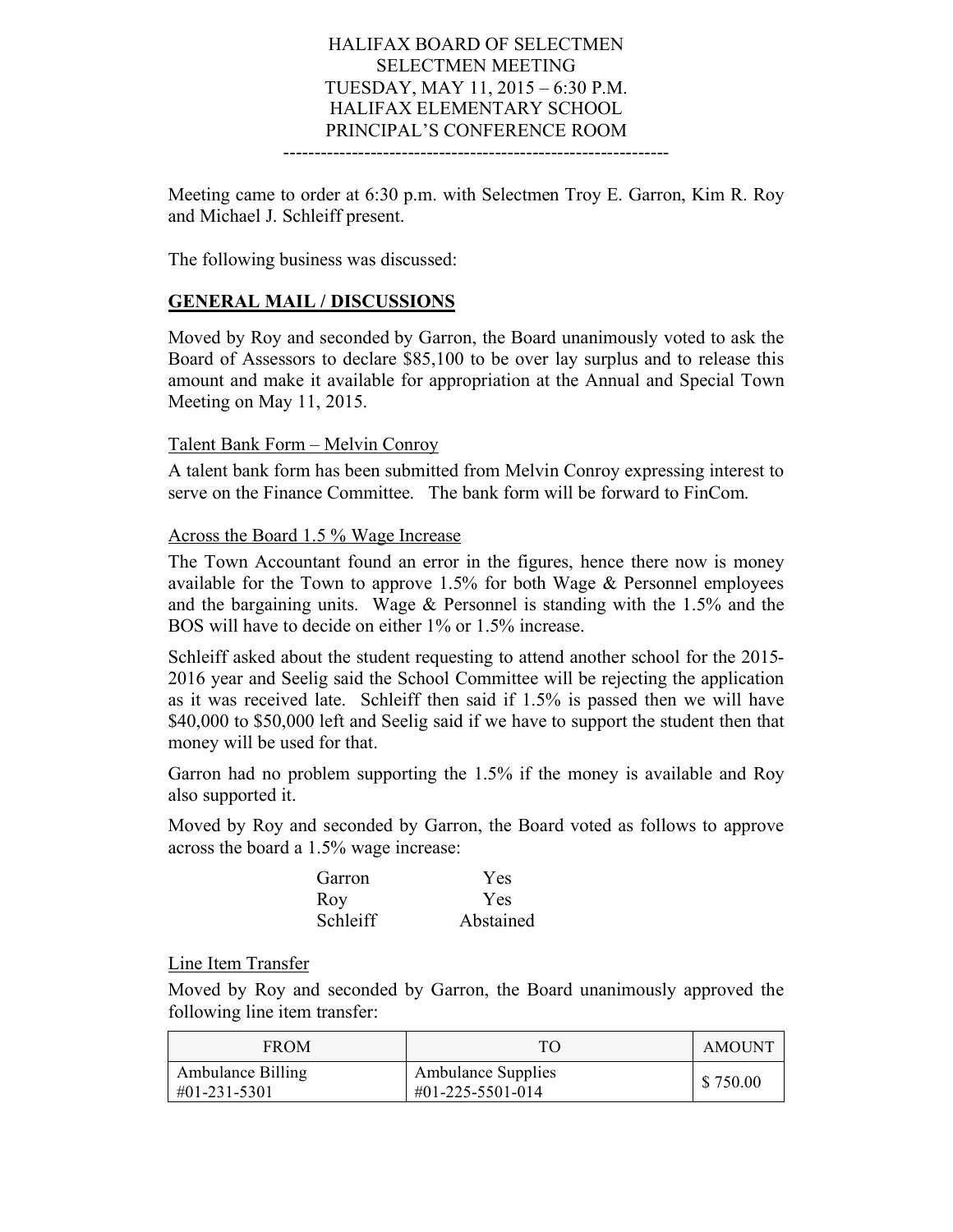### Line Item Transfer

Moved by Garron and seconded by Roy, the Board unanimously approved the following line item transfer:

| <b>FROM</b>            |                         | TС | AMOUNT |
|------------------------|-------------------------|----|--------|
| <b>Office Machines</b> | $\#01-199$ Town Reports |    |        |

### Ambulance Abatements

Moved by Roy and seconded by Garron, the Board unanimously voted to abate the following amount from the Ambulance Account:

April 2015 FOR \$ 18,490.58

# Hearing in Boston on the 1964 Legislation

Seelig is planning on attending the hearing tomorrow seeing as he will be attending an open space workshop in Boston. Garron said that he cannot make it but it is important that a statement be made as to how important it is that the water flows. He said that this is furthest we have gotten on this and thinks they should show their support Roy appreciates Seelig attending and Schleiff said it is good he goes so he can get a better feel of how the hearing goes.

Schleiff asked about the trash and tires by the rock at the boat ramp on Rt. 58. Seelig said that is the stuff from clean up day and that highway will be picking it up. Schleiff then mentioned the condition the property on White Island Road and Seelig said he can bring to the BOS on May  $26<sup>th</sup>$  but this discussion has been brought to the BOS two other times.

### Zeus & 1Marine

A letter was sent to the Board from Lisa Scopa, a representative of the nonprofit organization listed above. The organization works with homeless Vets to get off the streets and into a comfortable live arrangement. She is asking to use the Town Green sometime end of June early July to bring awareness of their cause to the town and residents. She is planning on having a jumpy house and make it a fun family day. In her letter she states that she will attend the BOS meeting on May  $12<sup>th</sup>$ . Seelig stated that he is unsure if she knows that it is our Town Meeting so we will have to see if she shows up tomorrow night.

### Thank you Letter from Kinston Fire Chief

Kingston Fire Chief wrote to the BOS wanting to thank Captain Cuozzo, Firefighter/EMT Jordan Hill and Officer Schleiff on their response and professionalism on a medical emergency in which he was present for.

Moved by Garron and seconded by Roy, the Board unanimously voted to send letters to the above men congratulating them on a great job; cc the Fire and Police Chief; and place a copy of the letter in their personnel file.

# Condition of Franklin Street

Mr. St. Croix who resides on Franklin Street came to the office regarding the condition of the street and has asked to be put on the BOS agenda for May  $26<sup>th</sup>$ . The Highway Department has been notified of such and as stated by the administrative assistant they are aware of the condition of the road and that it is on the list of streets to be taken care of in the future but not the *near* future.